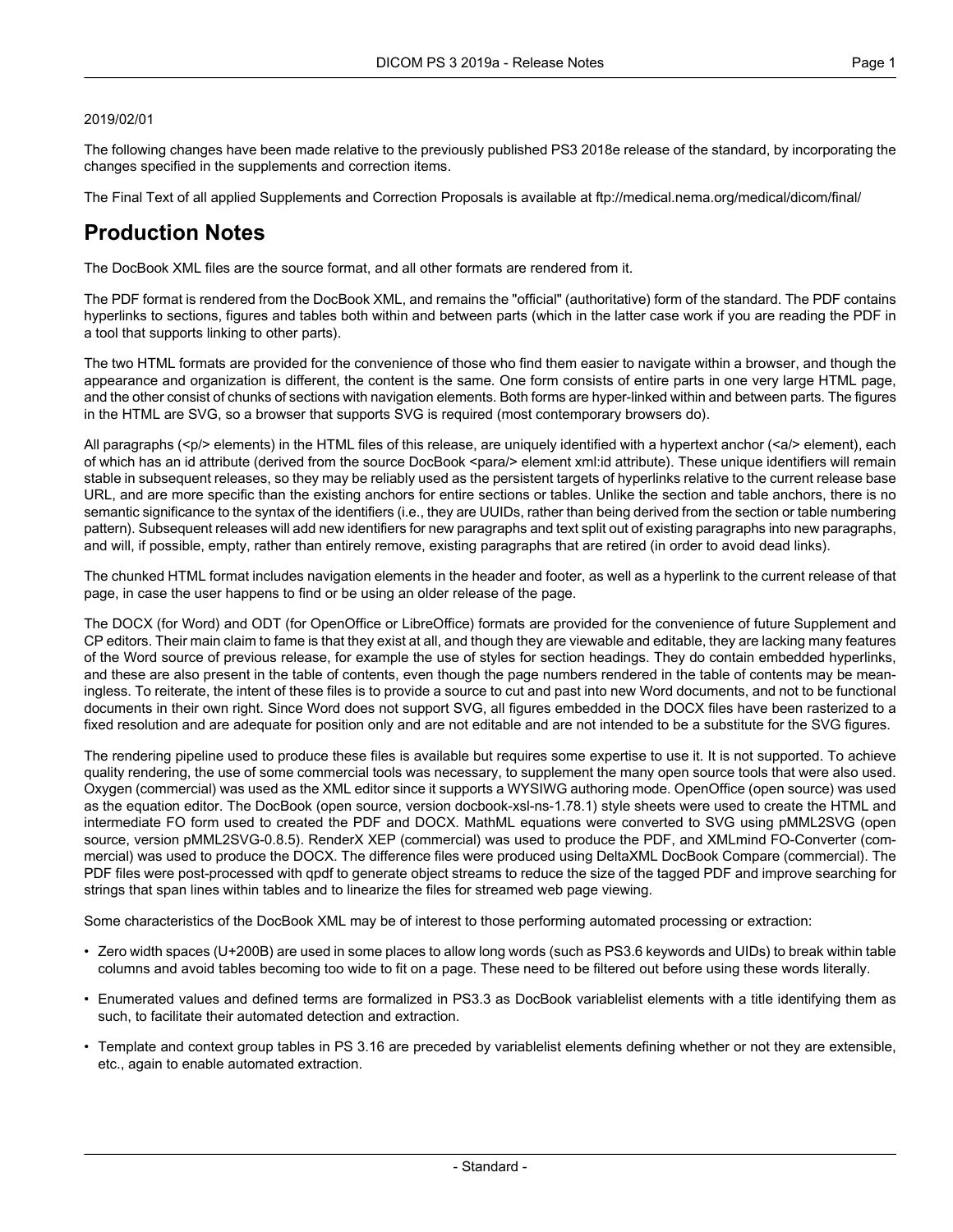• Hyperlinks (xref and link elements) are used extensively but may obscure the identifier of what is being linked to from the perspective of automated extraction. It may be useful to consult the olink targetdb files that are included in the package to "look up" the target of such links, rather than reinventing this mechanism, which is used by the DocBook stylesheets for cross-document linking. E.g., one can look up "sect\_TID\_300" in "output/html/targetdb/PS3\_16\_target.db" to determine that it has a "number" of "TID 300" and a "ttl" of "Measurement", etc.

# **Changes to Parts**

# **General Changes**

#### •

# **PS3.1**

- CP [1793](#page-5-0)
- CP [1797](#page-5-1)
- CP [1810](#page-5-2)

#### **PS3.2**

- CP [1797](#page-5-1)
- CP [1810](#page-5-2)

### **PS3.3**

- Remove duplicate General Reference Module in RT Segment Annotation Table A.86.1.3-1
- Correct nesting of Content Item Modifier Sequence in Content Item With Modifiers Macro
- Correct condition from Sup 147 that uses non-existent data element and should use Conceptual Volume Category Code Sequence (3010,0067)
- Correct coding scheme for physical object in Table C.36.6-3
- Make name of RT Treatment Phase Intent Module consistent throughout (not sometimes Intended Treatment Phase Module)
- Make IOD overview table consistent with normative IOD module tables for SRs re. Synchronization, and correct Imaging Agent Admin to match Sup 164
- Correct name of Order Entered By to match PS3.6
- CP [1626](#page-5-3)
- CP [1674](#page-5-4)
- CP [1736](#page-5-5)
- CP [1797](#page-5-1)
- CP [1807](#page-5-6)
- CP [1810](#page-5-2)
- CP [1811](#page-6-0)
- CP [1812](#page-6-1)
- CP [1813](#page-6-2)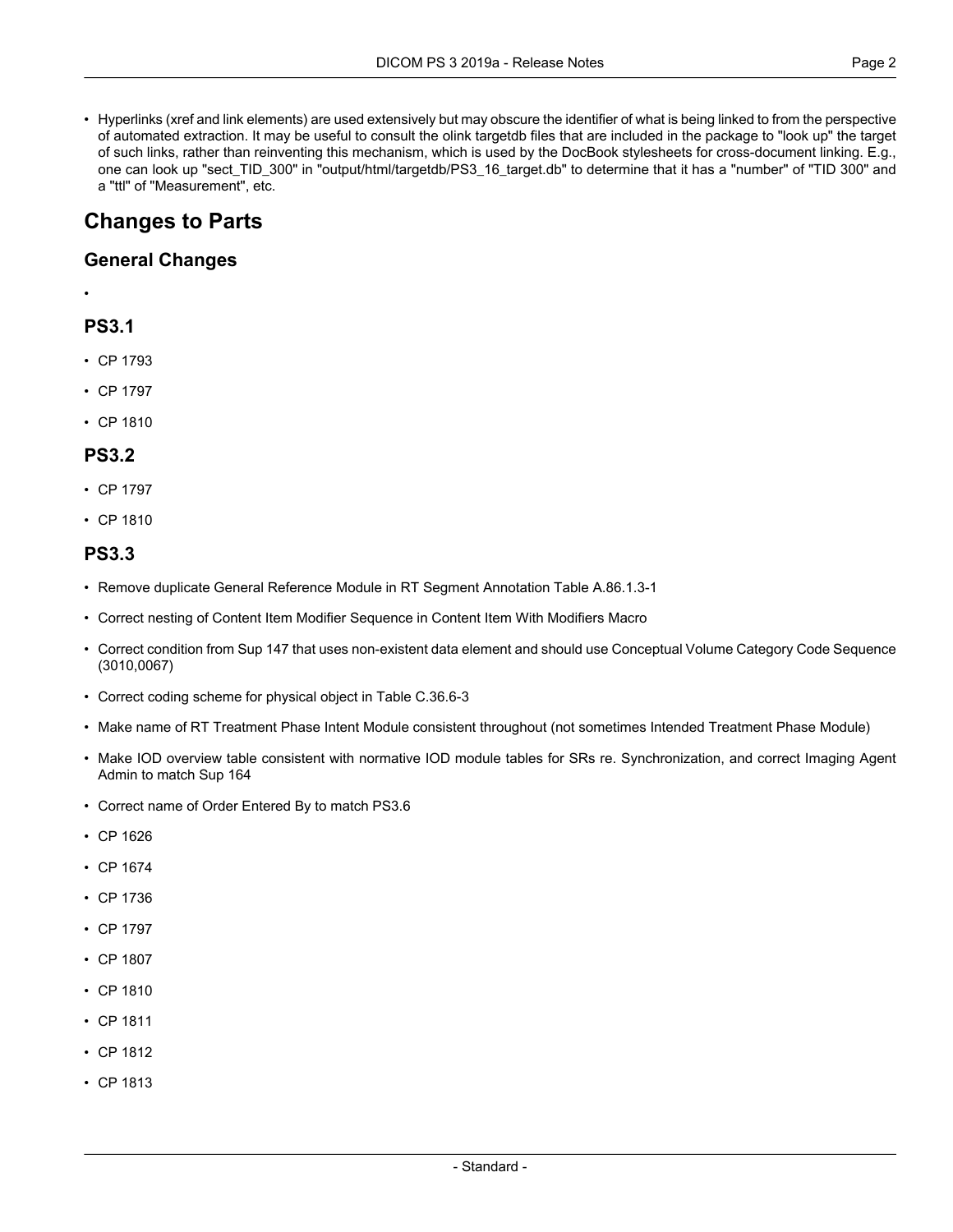- CP [1814](#page-6-3)
- CP [1817](#page-6-4)
- CP [1818](#page-6-5)
- CP [1819](#page-6-6)
- CP [1820](#page-6-7)
- CP [1821](#page-6-8)
- CP [1822](#page-6-9)
- CP [1828](#page-6-10)
- CP [1829](#page-6-11)
- CP [1830](#page-6-12)
- CP [1837](#page-6-13)
- CP [1840](#page-6-14)

- Fix table references in CC.2.8.4 Status Codes.
- CP [1797](#page-5-1)
- CP [1810](#page-5-2)
- CP [1817](#page-6-4)
- CP [1828](#page-6-10)
- CP [1837](#page-6-13)

#### **PS3.5**

- CP [1797](#page-5-1)
- CP [1810](#page-5-2)
- CP [1818](#page-6-5)
- CP [1819](#page-6-6)
- CP [1833](#page-6-15)

# **PS3.6**

- Correct keyword for Effective Dose Calculation Method Description (3010,0005)
- Correct keyword for Manufacturer's Model Version (3010,001A)
- Make name of Software Versions (0018,1020) consistent with other parts
- CP [1674](#page-5-4)
- CP [1714](#page-5-7)
- CP [1736](#page-5-5)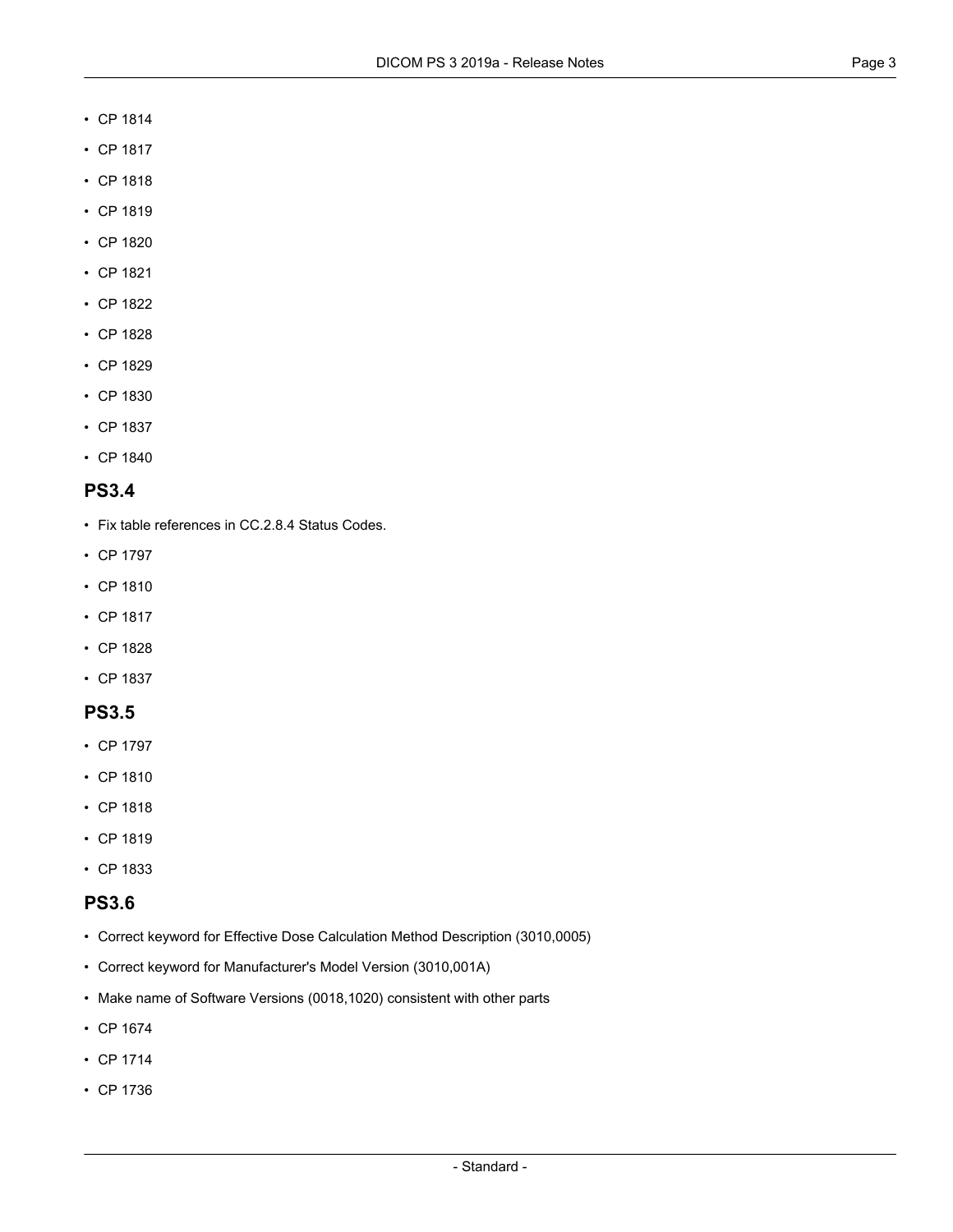- CP [1764](#page-5-8)
- CP [1797](#page-5-1)
- CP [1810](#page-5-2)
- CP [1812](#page-6-1)
- CP [1813](#page-6-2)
- CP [1814](#page-6-3)
- CP [1818](#page-6-5)
- CP [1834](#page-6-16)
- CP [1837](#page-6-13)
- CP [1838](#page-6-17)

- Correct Attribute Name for (0000,1021) in Table 9.3-10.
- CP [1793](#page-5-0)
- CP [1797](#page-5-1)
- CP [1810](#page-5-2)

#### **PS3.8**

• CP [1810](#page-5-2)

# **PS3.10**

- CP [1793](#page-5-0)
- CP [1797](#page-5-1)
- CP [1810](#page-5-2)

#### **PS3.11**

- CP [1797](#page-5-1)
- CP [1810](#page-5-2)

# **PS3.12**

- CP [1797](#page-5-1)
- CP [1810](#page-5-2)

#### **PS3.14**

• CP [1810](#page-5-2)

### **PS3.15**

• CP [1736](#page-5-5)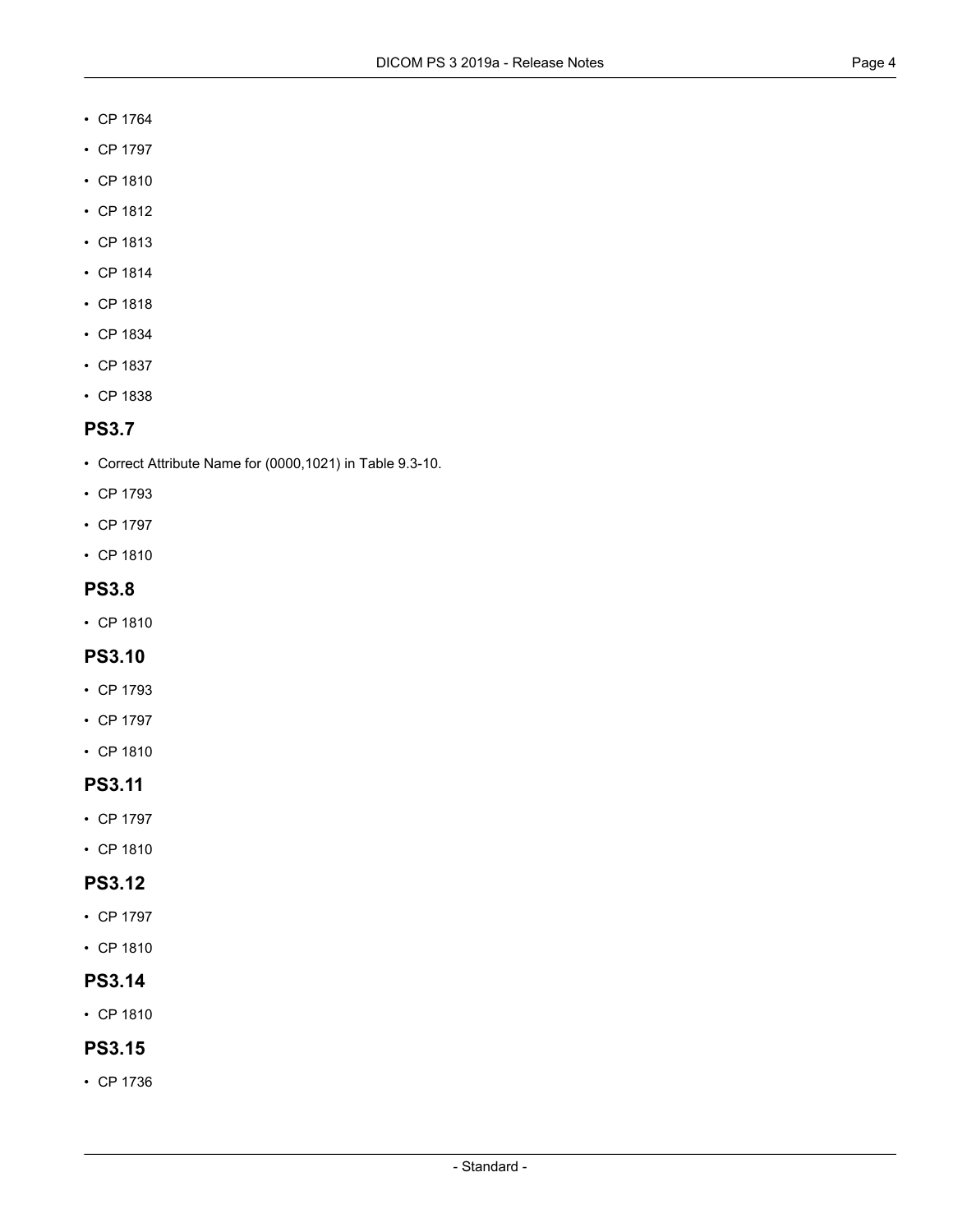- CP [1797](#page-5-1)
- CP [1810](#page-5-2)
- CP [1826](#page-6-18)
- CP [1837](#page-6-13)

- Update examples in TID 1211 note from RFC3066 to RFC5646, which should have been updated in CP 1567.
- Correct coding scheme designator for (130190, DCM, "Dosing Factor")
- Change all "Date Time" with space to "DateTime" without space as per convention
- CP [1674](#page-5-4)
- CP [1764](#page-5-8)
- CP [1779](#page-5-9)
- CP [1797](#page-5-1)
- CP [1810](#page-5-2)
- CP [1814](#page-6-3)
- CP [1815](#page-6-19)
- CP [1817](#page-6-4)
- CP [1823](#page-6-20)
- CP [1824](#page-6-21)
- CP [1825](#page-6-22)
- CP [1827](#page-6-23)
- CP [1834](#page-6-16)
- CP [1840](#page-6-14)

#### **PS3.17**

- Correct code for Pressure from Sup 164 to A-80002 (SNOMED Request ID Request ID 739735)
- Correct order of code tuple for SNOMED codes in contrast admin example
- Correct typo in (R-0038D, SRT, "Yes") code tuple in contrast admin example
- Add code for Bottle in contrast admin example
- Correct typos in 1.17 in contrast admin example
- Make name of Software Versions (0018,1020) consistent with other parts
- Correct prostate anatomy code in QQQ.1.1 example
- Populate definitions (glossary) and capitalize accordingly
- Change all "Date Time" with space to "DateTime" without space as per convention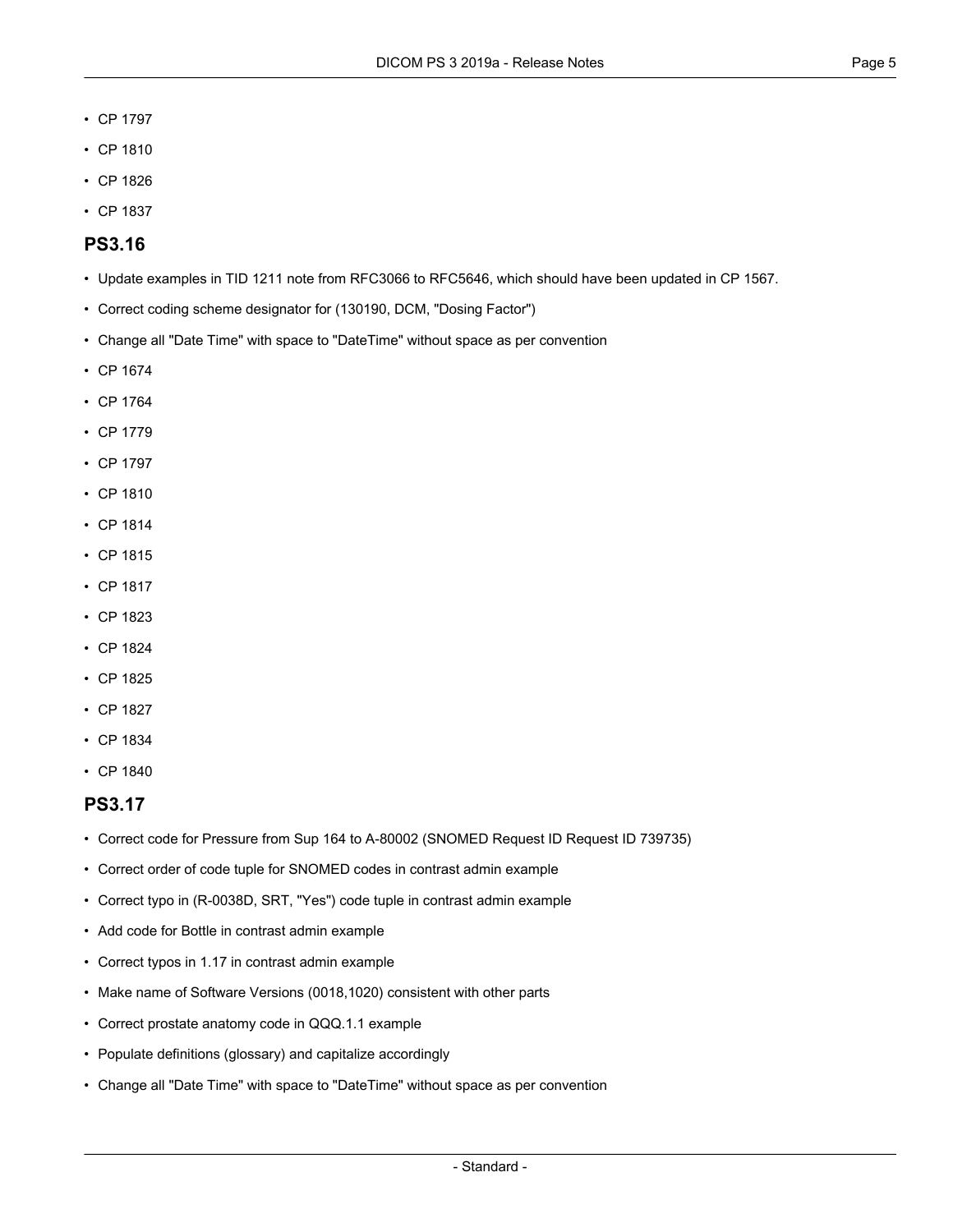- CP [1736](#page-5-5)
- CP [1810](#page-5-2)

- CP [1793](#page-5-0)
- CP [1797](#page-5-1)
- CP [1810](#page-5-2)
- CP [1816](#page-6-24)
- CP [1836](#page-6-25)
- CP [1838](#page-6-17)

#### **PS3.19**

- CP [1797](#page-5-1)
- CP [1810](#page-5-2)

#### **PS3.20**

• CP [1810](#page-5-2) except that did not hyperlink existing copied definitions since may be used as standlone HL7 Implementation Guide

# **PS3.21**

- Make name of Software Versions (0018,1020) consistent with other parts
- CP [1779](#page-5-9)
- CP [1797](#page-5-1)
- CP [1810](#page-5-2)

# <span id="page-5-3"></span>**Supplements Incorporated**

# <span id="page-5-7"></span><span id="page-5-4"></span>**Correction Items Incorporated**

- <span id="page-5-5"></span>**CP [1626](ftp://medical.nema.org/medical/dicom/final/cp1626_ft_TextStyleAttributeType.pdf)** Correct Attribute Types in Text Style
- <span id="page-5-8"></span>**CP [1674](ftp://medical.nema.org/medical/dicom/final/cp1674_ft_nyuskinlesionnumbering.pdf)** Add Dermatology Anatomic Site Context Group and NYU Numbering System Coding Scheme
- <span id="page-5-9"></span>**CP [1714](ftp://medical.nema.org/medical/dicom/final/cp1714_ft_includetagretirement.pdf)** Add last release to PS 3.6 Data Dictionary
- <span id="page-5-0"></span>**CP [1736](ftp://medical.nema.org/medical/dicom/final/cp1736_ft_EXIF.pdf)** Add Visible Light Photography Attributes corresponding to EXIF 2.31 and TIFF/EP
- <span id="page-5-1"></span>**CP [1764](ftp://medical.nema.org/medical/dicom/final/cp1764_ft_moreimagefeatures.pdf)** More quantitative image features
- <span id="page-5-6"></span>**CP [1779](ftp://medical.nema.org/medical/dicom/final/cp1779_ft_updatetid1500aimmappingwith41revisions.pdf)** Update AIM to DICOM SR TID 1500 mapping with model revisions
- <span id="page-5-2"></span>**CP [1793](ftp://medical.nema.org/medical/dicom/final/cp1793_ft_Harmonize_the_description_of_the_DICOM_Communication_Model.pdf)** Harmonize the description of the DICOM Communication Model across the parts
- **CP [1797](ftp://medical.nema.org/medical/dicom/final/cp1797_ft_updatedefinitionofSOPClass.pdf)** Update definition of SOP Class, inclusion of Media Storage Service and Web Services
- **CP [1807](ftp://medical.nema.org/medical/dicom/final/cp1807_ft_Corrections_of_Performed_Storage_Module.pdf)** Corrections of Performed Storage Module
- **CP [1810](ftp://medical.nema.org/medical/dicom/final/cp1810_ft_makesectionsondefinitionsconsistentandcomplete.pdf)** Make the sections on definitions consistent and complete